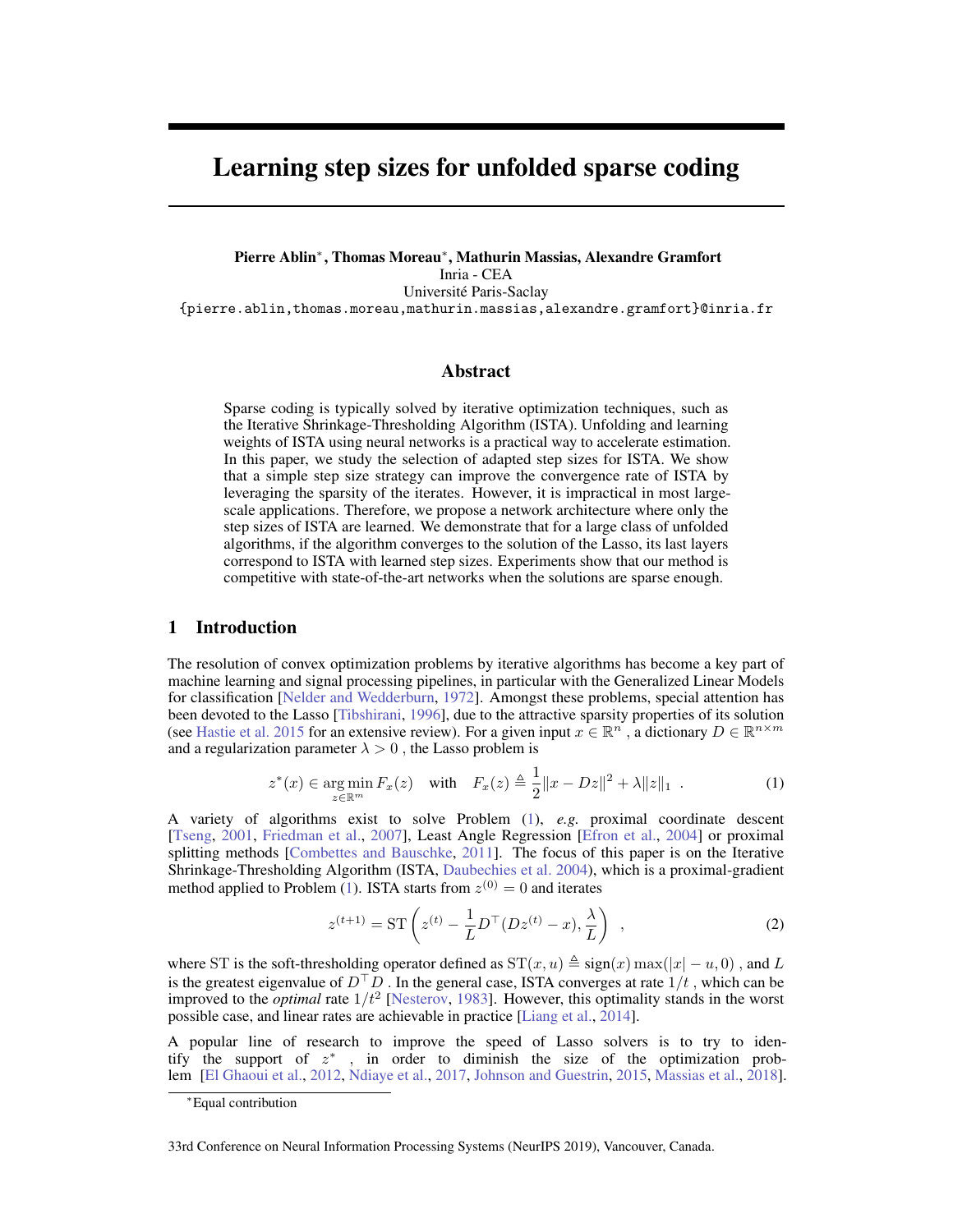Once the support is identified, larger steps can also be taken, leading to improved rates for first order algorithms [\[Liang et al.,](#page-9-3) [2014,](#page-9-3) [Poon et al.,](#page-9-7) [2018,](#page-9-7) [Sun et al.,](#page-10-2) [2019\]](#page-10-2).

However, these techniques only consider the case where a single Lasso problem is solved. When one wants to solve the Lasso for many samples  $\{x^i\}_{i=1}^N$  – *e.g.* in dictionary learning [\[Olshausen and](#page-9-8) [Field,](#page-9-8) [1997\]](#page-9-8) – it is proposed by [Gregor and Le Cun](#page-9-9) [\[2010\]](#page-9-9) to *learn* a T-layers neural network of parameters  $\Theta$ ,  $\Phi_{\Theta} : \mathbb{R}^n \to \mathbb{R}^m$  such that  $\Phi_{\Theta}(x) \simeq z^*(x)$ . This Learned-ISTA (LISTA) algorithm yields better solution estimates than ISTA on new samples for the same number of iterations/layers. This idea has led to a profusion of literature (summarized in Table A.1 in appendix), and is a popular approach to solve inverse problems. Recently, it has been hinted by [Zhang and Ghanem](#page-10-3) [\[2018\]](#page-10-3), [Ito](#page-9-10) [et al.](#page-9-10) [\[2018\]](#page-9-10), [Liu et al.](#page-9-11) [\[2019\]](#page-9-11) that only a few well-chosen parameters can be learned while retaining the performances of LISTA.

In this article, we study strategies for LISTA where only step sizes are learned. In [Section 3,](#page-2-0) we propose Oracle-ISTA, an analytic strategy to obtain larger step sizes in ISTA. We show that the proposed algorithm's convergence rate can be much better than that of ISTA. However, it requires computing a large number of Lipschitz constants which is a burden in high dimension. This motivates the introduction of Step-LISTA (SLISTA) networks in [Section 4,](#page-4-0) where only a step size parameter is learned per layer. As a theoretical justification, we show in [Theorem 4.4](#page-6-0) that the last layers of *any* deep LISTA network converging on the Lasso *must* correspond to ISTA iterations with learned step sizes. We validate the soundness of this approach with numerical experiments in [Section 5.](#page-7-0)

#### 2 Notation and Framework

**Notation** The  $\ell_2$  norm on  $\mathbb{R}^n$  is  $\|\cdot\|$ . For  $p \in [1,\infty]$ ,  $\|\cdot\|_p$  is the  $\ell_p$  norm. The Frobenius matrix norm is  $\|M\|_F$ . The identity matrix of size m is  $\mathrm{Id}_m$ . ST is the soft-thresholding operator. Iterations are denoted  $z^{(t)}$  .  $\lambda > 0$  is the regularization parameter. The Lasso cost function is  $F_x$  .  $\psi_\alpha(z, x)$  is one iteration of ISTA with step  $\alpha$ :  $\psi_{\alpha}(z, x) = ST(z - \alpha D^{\top}(Dz - x), \alpha \lambda) \cdot \phi_{\theta}(z, x)$  is one iteration of a LISTA layer with parameters  $\theta = (W, \alpha, \beta)$ :  $\phi_{\theta}(z, x) = ST(z - \alpha W^{\top}(Dz - x), \beta \lambda)$ .

The set of integers between 1 and m is  $[1, m]$ . Given  $z \in \mathbb{R}^m$ , the support is  $\supp(z) = \{j \in \mathbb{R}^m : \mathbb{R}^m \times \mathbb{R}^m\}$  $[1, m] : z_j \neq 0$   $\in [1, m]$  . For  $S \subset [0, m]$ ,  $\mathcal{D}_S \in \mathbb{R}^{n \times m}$  is the matrix containing the columns of D indexed by S. We denote  $L_S$ , the greatest eigenvalue of  $D_S^T D_S$ . The equicorrelation set is  $E =$  $\{j \in [\![1,m]\!]: |D_j^\top (Dz^* - x)| = \lambda\}.$  The equiregularization set is  $\mathcal{B}_{\infty} = \{x \in \mathbb{R}^n : ||D^\top x||_{\infty} = 1\}.$ Neural networks parameters are between brackets, *e.g.*  $\Theta = {\{\alpha^{(t)}, \beta^{(t)}\}}_{t=0}^{T-1}$ . The sign function is  $sign(x) = 1$  if  $x > 0$ ,  $-1$  if  $x < 0$  and 0 is  $x = 0$ .

Framework This paragraph recalls some properties of the Lasso. [Lemma 2.1](#page-1-0) gives the first-order optimality conditions for the Lasso.

<span id="page-1-0"></span>Lemma 2.1 (Optimality for the Lasso). *The Karush-Kuhn-Tucker (KKT) conditions read*

<span id="page-1-2"></span>
$$
z^* \in \arg\min F_x \Leftrightarrow \forall j \in [\![1, m]\!], D_j^\top (x - Dz^*) \in \lambda \partial |z_j^*| = \begin{cases} \{\lambda \operatorname{sign} z_j^*\}, & \text{if } z_j^* \neq 0 \\ [-\lambda, \lambda], & \text{if } z_j^* = 0 \end{cases} \tag{3}
$$

Defining  $\lambda_{\max} \triangleq ||D^\top x||_{\infty}$ , it holds arg min  $F_x = \{0\} \Leftrightarrow \lambda \geq \lambda_{\max}$ . For *some* results in [Section 3,](#page-2-0) we will need the following assumption on the dictionary D:

<span id="page-1-1"></span>Assumption 2.2 (Uniqueness assumption). D *is such that the solution of Problem* [\(1\)](#page-0-0) *is unique for all*  $\lambda$  *and*  $x$  *i.e.* arg min  $F_x = \{z^*\}$ .

[Assumption 2.2](#page-1-1) may seem stringent since whenever  $m > n$ ,  $F_x$  is not strictly convex. However, it was shown in [Tibshirani](#page-10-4) [\[2013,](#page-10-4) Lemma 4] – with earlier results from [Rosset et al. 2004](#page-10-5) – that if D is sampled from a continuous distribution, [Assumption 2.2](#page-1-1) holds for D with probability one.

Definition 2.3 (Equicorrelation set). *The KKT conditions motivate the introduction of the* equicorrelation set  $E \triangleq \{j \in [1, m] : |D_j^{\top}(Dz^* - x)| = \lambda\}$ , *since*  $j \notin E \implies z_j^* = 0$ , i.e. E *contains the support of any solution* z ∗ .

*When [Assumption 2.2](#page-1-1) holds, we have*  $E = \text{supp}(z^*)$  *[\[Tibshirani,](#page-10-4) [2013,](#page-10-4) Lemma 16].*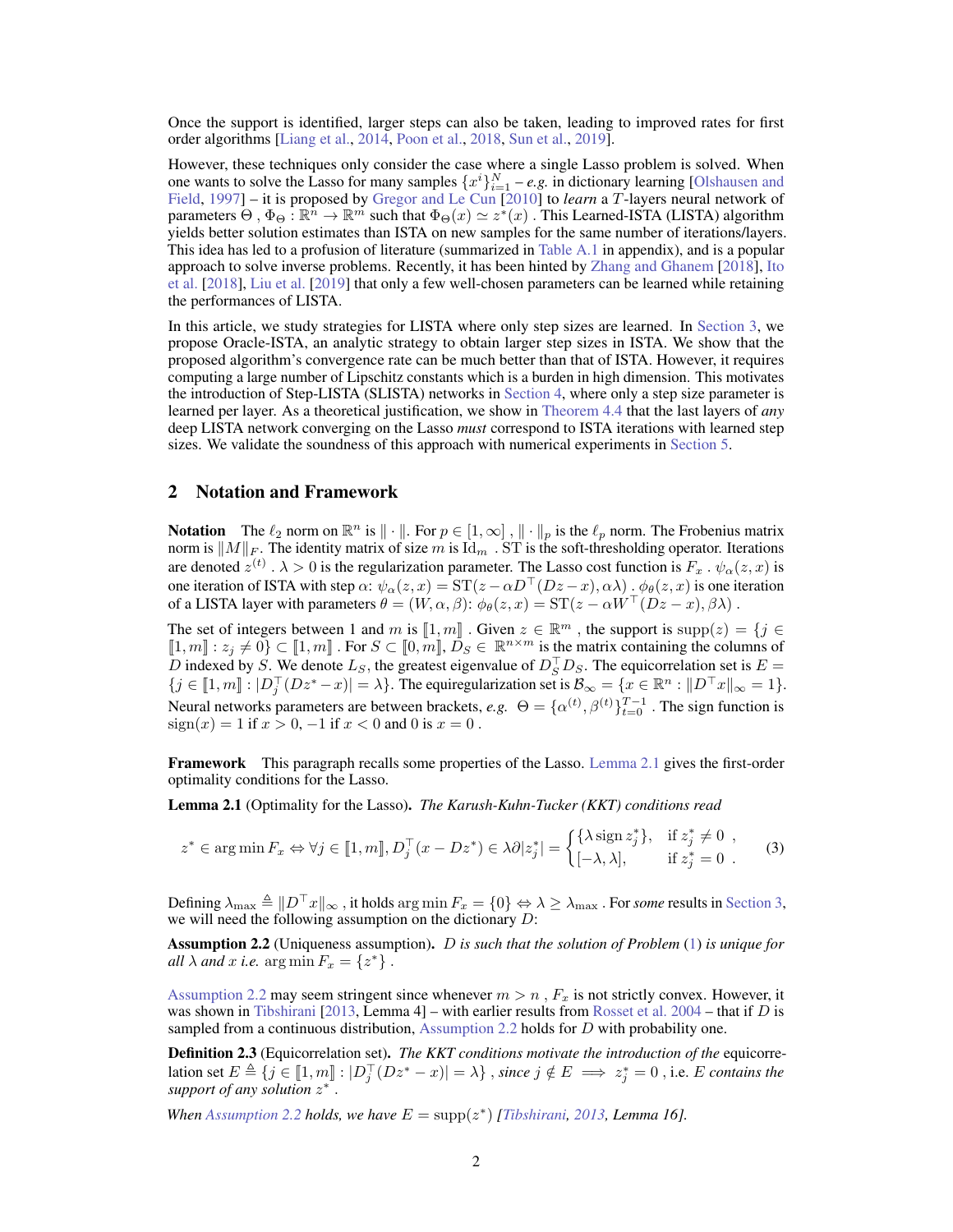We consider samples x in the *equiregularization* set

$$
\mathcal{B}_{\infty} \triangleq \{ x \in \mathbb{R}^n : ||D^{\top} x||_{\infty} = 1 \}, \qquad (4)
$$

which is the set of x such that  $\lambda_{\max}(x) = 1$ . Therefore, when  $\lambda \ge 1$ , the solution is  $z^*(x) = 0$  for all  $x \in \mathcal{B}_{\infty}$ , and when  $\lambda < 1$ ,  $z^*(x) \neq 0$  for all  $x \in \mathcal{B}_{\infty}$ . For this reason, we assume  $0 < \lambda < 1$  in the following.

# <span id="page-2-0"></span>3 Better step sizes for ISTA

The Lasso objective is the sum of a L-smooth function,  $\frac{1}{2} ||x - D \cdot ||^2$ , and a function with an explicit proximal operator,  $\lambda \| \cdot \|_1$ . Proximal gradient descent for this problem, with the sequence of step sizes  $(\alpha^{(t)})$  consists in iterating

$$
z^{(t+1)} = \mathrm{ST} \left( z^{(t)} - \alpha^{(t)} D^{\top} (D z^{(t)} - x), \lambda \alpha^{(t)} \right) . \tag{5}
$$

ISTA follows these iterations with a constant step size  $\alpha^{(t)} = 1/L$  . In the following, denote  $\psi_{\alpha}(z, x) \triangleq \mathrm{ST}(z - \alpha D^{\top}(Dz^{(t)} - x), \alpha \lambda)$ . One iteration of ISTA can be cast as a majorization-minimization step [\[Beck and Teboulle,](#page-8-5) [2009\]](#page-8-5). Indeed, for all  $z \in \mathbb{R}^m$ ,

$$
F_x(z) = \frac{1}{2} \|x - Dz^{(t)}\|^2 + (z - z^{(t)})^\top D^\top (Dz^{(t)} - x) + \frac{1}{2} \|D(z - z^{(t)})\|^2 + \lambda \|z\|_1 \tag{6}
$$

$$
\leq \underbrace{\frac{1}{2} \|x - Dz^{(t)}\|^2 + (z - z^{(t)})^\top D^\top (Dz^{(t)} - x) + \frac{L}{2} \|z - z^{(t)}\|^2 + \lambda \|z\|_1}_{\Lambda} \tag{7}
$$

<span id="page-2-3"></span><span id="page-2-2"></span><span id="page-2-1"></span>
$$
\triangleq Q_{x,L}(z,z^{(t)})
$$

where we have used the inequality  $(z - z^{(t)})^\top D^\top D(z - z^{(t)}) \le L \|z - z^{(t)}\|^2$ . The minimizer of  $Q_{x,L}(\cdot, z^{(t)})$  is  $\psi_{1/L}(z^{(t)}, x)$ , which is the next ISTA step.

Oracle-ISTA: an accelerated ISTA with larger step sizes Since the iterates are sparse, this approach can be refined. For  $S \subset \llbracket 1, m \rrbracket$ , let us define the S-smoothness of D as

$$
L_S \triangleq \max_{z} z^{\top} D^{\top} Dz, \text{ s.t. } ||z|| = 1 \text{ and } \text{supp}(z) \subset S ,
$$
 (8)

with the convention  $L_{\emptyset} = L$ . Note that  $L_S$  is the greatest eigenvalue of  $D_S^{\top} D_S$  where  $D_S \in \mathbb{R}^{n \times |S|}$ is the columns of D indexed by S. For all S,  $L_S \leq L$ , since L is the solution of [Equation \(8\)](#page-2-1) without support constraint. Assume  $\text{supp}(z^{(t)}) \subset S$ . Combining [Equations \(6\)](#page-2-2) and [\(8\),](#page-2-1) we have

$$
\forall z \text{ s.t. } \operatorname{supp}(z) \subset S, \ F_x(z) \le Q_{x,L_S}(z, z^{(t)}) \ . \tag{9}
$$

The minimizer of the r.h.s is  $z = \psi_{1/L_s}(z^{(t)}, x)$ . Furthermore, the r.h.s. is a tighter upper bound than the one given in [Equation \(7\)](#page-2-3) (see illustration in [Figure 1\)](#page-2-4). Therefore, using  $z^{(t+1)} = \psi_{1/L_S}(z^{(t)}, x)$ minimizes a tighter upper bound, provided that the following condition holds

<span id="page-2-6"></span><span id="page-2-5"></span>
$$
supp(z^{(t+1)}) \subset S \ . \tag{(*)}
$$

<span id="page-2-4"></span>



Oracle-ISTA (OISTA) is an accelerated version of ISTA which leverages the sparsity of the iterates in order to use larger step sizes. The method is summarized in [Algorithm 1.](#page-3-0) OISTA computes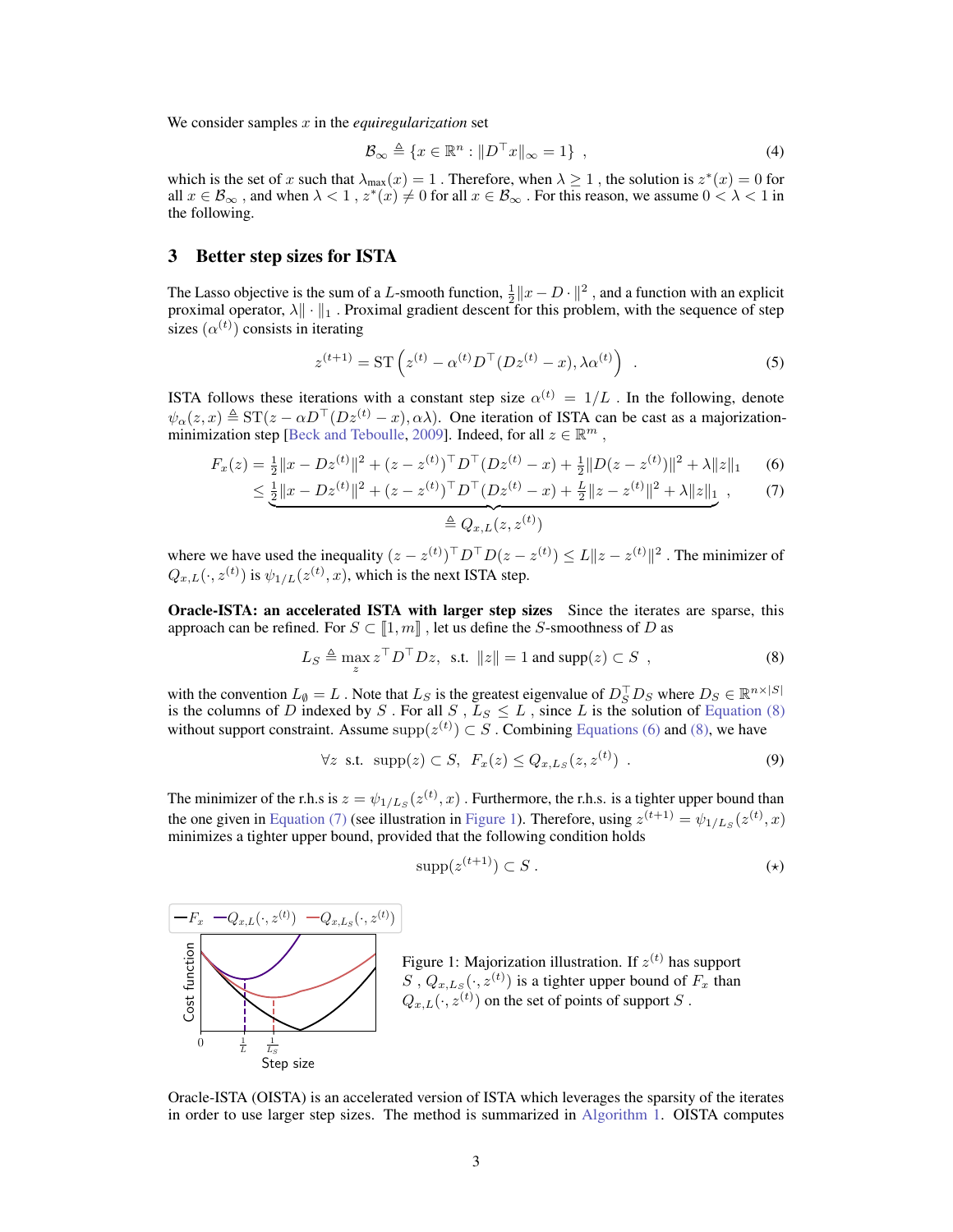Algorithm 1: Oracle-ISTA (OISTA) with larger step sizes

**Input:** Dictionary D, target x, number of iterations  $T$  $z^{(0)} = 0$ for  $t = 0, ..., T - 1$  do Compute  $S = \text{supp}(z^{(t)})$  and  $L_S$  using an oracle; Set  $y^{(t+1)} = \psi_{1/L_S}(z^{(t)}, x)$ ; **if**  $Condition \times : \text{supp}(y^{(t+1)}) \subset S$  $Condition \times : \text{supp}(y^{(t+1)}) \subset S$  **then** Set  $z^{(t+1)} = y^{(t+1)}$ ; **else** Set  $z^{(t+1)} = \psi_{1/L}(z^{(t)}, x)$ ; **Output:** Sparse code  $z^{(T)}$ 

<span id="page-3-0"></span> $y^{(t+1)} = \psi_{1/L_s}(z^{(t)}, x)$ , using the larger step size  $1/L_s$ , and checks if it satisfies the support [Condition](#page-2-5)  $\star$ . When the condition is satisfied, the step can be safely accepted. In particular [Equation \(9\)](#page-2-6) yields  $F_x(y^{(t+1)}) \leq F_x(z^{(t)})$ . Otherwise, the algorithm falls back to the regular ISTA iteration with the smaller step size. Hence, each iteration of the algorithm is guaranteed to decrease  $F_x$ . The following proposition shows that OISTA converges in iterates, achieves finite support identification, and eventually reaches a safe regime where [Condition](#page-2-5)  $\star$  is always true.

Proposition 3.1 (Convergence, finite-time support identification and safe regime). *When [Assump](#page-1-1)*[tion 2.2](#page-1-1) holds, the sequence  $(z^{(t)})$  generated by the algorithm converges to  $z^* = \arg \min F_x$  .

*Further, there exists an iteration*  $T^*$  *such that for*  $t \geq T^*$ ,  $\text{supp}(z^{(t)}) = \text{supp}(z^*) \triangleq S^*$  *and [Condition](#page-2-5)*  $\star$  *is always statisfied.* 

*Sketch of proof (full proof in Subsection B.1).* Using Zangwill's global convergence theorem [\[Zang](#page-10-6)[will,](#page-10-6) [1969\]](#page-10-6), we show that all accumulation points of  $(z^{(t)})$  are solutions of Lasso. Since the solution is assumed unique,  $(z^{(t)})$  converges to  $z^*$  . Then, we show that the algorithm achieves finite-support identification with a technique inspired by [Hale et al.](#page-9-12) [\[2008\]](#page-9-12). The algorithm gets arbitrary close to  $z^*$ , eventually with the same support. We finally show that in a neighborhood of  $z^*$ , the set of points of support  $S^*$  is stable by  $\psi_{1/L_S}(\cdot, x)$ . The algorithm eventually reaches this region, and then [Condition](#page-2-5)  $\star$  is true.

It follows that the algorithm enjoys the usual ISTA convergence results replacing L with  $L_{S^*}$ .

<span id="page-3-2"></span>**Proposition 3.2** (Rates of convergence). *For*  $t > T^*$ ,  $F_x(z^{(t)}) - F_x(z^*) \le L_{S^*} \frac{\|z^* - z^{(T^*)}\|^2}{2(t - T^*)}$  $\frac{-z}{2(t-T^*)}$ . *If additionally*  $\inf_{\|z\|=1} \|D_{S^*}z\|^2 = \mu^* > 0$  , *then the convergence rate for*  $t \geq T^*$  *is*  $F_x(z^{(t)}) - F_x(z^*) \leq (1 - \frac{\mu^*}{L_{S^*}})$  $\frac{\mu^*}{L_{S^*}}$ )<sup>t-T\*</sup>( $F_x(z^{(T^*)}) - F_x(z^*)$ ).

*Sketch of proof (full proof in Subsection B.2).* After iteration T ∗ , OISTA is equivalent to ISTA applied on  $F_x(z)$  restricted to  $z \in S^*$ . This function is  $L_{S^*}$ -smooth, and  $\mu^*$ -strongly convex if  $\mu^* > 0$ . Therefore, the classical ISTA rates apply with improved condition number.  $\Box$ 

These two rates are tighter than the usual ISTA rates – in the convex case  $L \frac{\|z^*\|^2}{2t}$  $\frac{z}{2t}$  and in the  $\mu$ -strongly convex case  $(1 - \frac{\mu^*}{L})$  $\frac{u^*}{L}$ <sup>t</sup> $(F_x(0) - F_x(z^*))$  [\[Beck and Teboulle,](#page-8-5) [2009\]](#page-8-5). Finally, the same way ISTA converges in one iteration when D is orthogonal ( $D<sup>T</sup>D = Id<sub>m</sub>$ ), OISTA converges in one iteration if  $S^*$  is identified and  $D_{S^*}$  is orthogonal.

**Proposition 3.3.** Assume  $D_{S^*}^{\top}D_{S^*} = L_{S^*} \text{Id}_{|S^*|}$  . Then,  $z^{(T^*+1)} = z^*$ .

*Proof.* For z s.t.  $\text{supp}(z) = S^*$ ,  $F_x(z) = Q_{x,L_S}(z, z^{(T^*)})$ . Hence, the OISTA step minimizes  $F_x$ .  $\Box$ 

<span id="page-3-1"></span>Quantification of the rates improvement in a Gaussian setting The following proposition gives an asymptotic value for  $\frac{L_S}{L}$  in a simple setting.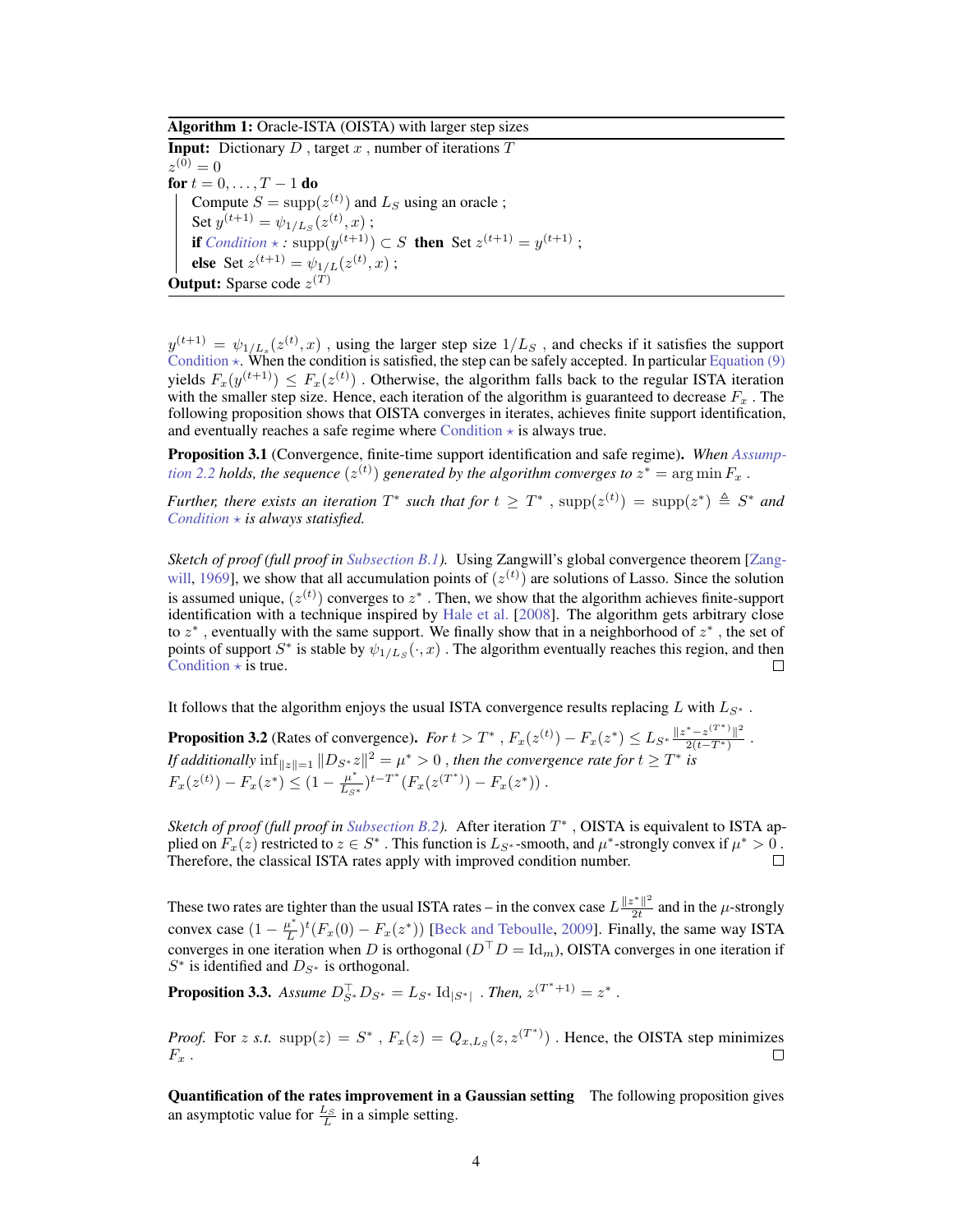**Proposition 3.4.** Assume that the entries of  $D \in \mathbb{R}^{n \times m}$  are i.i.d centered Gaussian variables with *variance* 1. *Assume that* S *consists of k integers chosen uniformly at random in*  $[1, m]$  *. Assume that*  $k, m, n \to +\infty$  *with linear ratios*  $m/n \to \gamma$ ,  $k/m \to \zeta$ . *Then* 

<span id="page-4-1"></span>
$$
\frac{L_S}{L} \to \left(\frac{1+\sqrt{\zeta\gamma}}{1+\sqrt{\gamma}}\right)^2 \tag{10}
$$

This is a direct application of the Marchenko-Pastur law [\[Marchenko and Pastur,](#page-9-13) [1967\]](#page-9-13). The law is illustrated on a toy dataset in Figure D.1. In [Proposition 3.4,](#page-3-1)  $\gamma$  is the ratio between the number of atoms and number of dimensions, and the average size of S is described by  $\zeta \leq 1$ . In an overcomplete setting where we have  $\gamma \gg 1$ , this yield an approximation of [Equation \(10\)](#page-4-1) with  $L_S \simeq \zeta L$ . Therefore, if  $z^*$  is very sparse ( $\zeta \ll 1$ ), the convergence rates of [Proposition 3.2](#page-3-2) are much better than those of ISTA.

**Backtracking Line Search** A related strategy for finding good step sizes is the use of backtracking line search (see for instance [Nesterov 2013\)](#page-9-14). The core idea here is to compute iterate candidates for various step-sizes and choose the one that gives the best cost decrease. This strategy is adaptive to the actual state of the iterative procedure. However, it requires computing a new step size at each iteration. At each iteration, BT considers step-sizes of the form  $(\alpha_0\beta^k)_{k\geq 0}$ , where  $\alpha_0$  is an initial guess and  $\beta$  < 1 is a shrinking factor. In practice, the hyperparameters  $\alpha_0$  and  $\beta$  are critical and hard to tune. The need to search for a new step-size at each iteration is the main difference with OISTA which provides a fixed rule (maybe intractable) to set the step size.

Example [Figure 2](#page-4-2) compares the OISTA, ISTA, FISTA, and backtracking ISTA on a toy problem. We display two backtracking strategies, with different hyperparameters. We also compare this to a greedy best step-size approach, where step-sizes are chosen as  $\alpha^{(t+1)} = \arg \min F_x(\psi_\alpha(z^{(t)}, x)).$ The improved rate of convergence of OISTA over ISTA and FISTA is illustrated: one can indeed take greater steps to increase the convergence speed. Further comparisons are displayed in Figure D.2 for different regularization parameters  $\lambda$ . While this demonstrates a faster rate of convergence, OISTA requires computing several Lipschitz constants  $L<sub>S</sub>$ , which is cumbersome in high dimension. This motivates the next section, where we propose to *learn* those steps.

<span id="page-4-2"></span>

Figure 2: Convergence curves of OISTA, ISTA, FISTA, backtracking ISTA and a greedy best step-size strategy on a toy problem with  $n = 10$ ,  $m = 50$ ,  $\lambda = 0.5$ . The bottom figure displays the (normalized) steps taken by OISTA and the best steps at each iteration. Full experimental setup described in Appendix D.

# <span id="page-4-0"></span>4 Learning unfolded algorithms

Network architectures At each step, ISTA performs a linear operation to compute an update in the direction of the gradient  $D^{\top}(Dz^{(t)} - x)$  and then an element-wise non linearity with the soft-thresholding operator ST. The whole algorithm can be summarized as a recurrent neural network (RNN), presented in [Figure 3a.](#page-5-0) [Gregor and Le Cun](#page-9-9) [\[2010\]](#page-9-9) introduced Learned-ISTA (LISTA), a neural network constructed by unfolding this RNN  $T$  times and learning the weights associated to each layer. The unfolded network, presented in [Figure 3b,](#page-5-0) iterates  $z^{(t+1)} = \mathrm{ST}(W_x^{(t)}x + W_z^{(t)}z^{(t)}, \lambda \beta^{(t)})$ . It outputs exactly the same vector as T iterations of ISTA when  $W_x^{(t)} = \frac{D^{\top}}{L}$ ,  $W_z^{(t)} = \text{Id}_m - \frac{D^{\top}D}{L}$ and  $\beta^{(t)} = \frac{1}{L}$ . Empirically, this network is able to output a better estimate of the sparse code solution with fewer operations.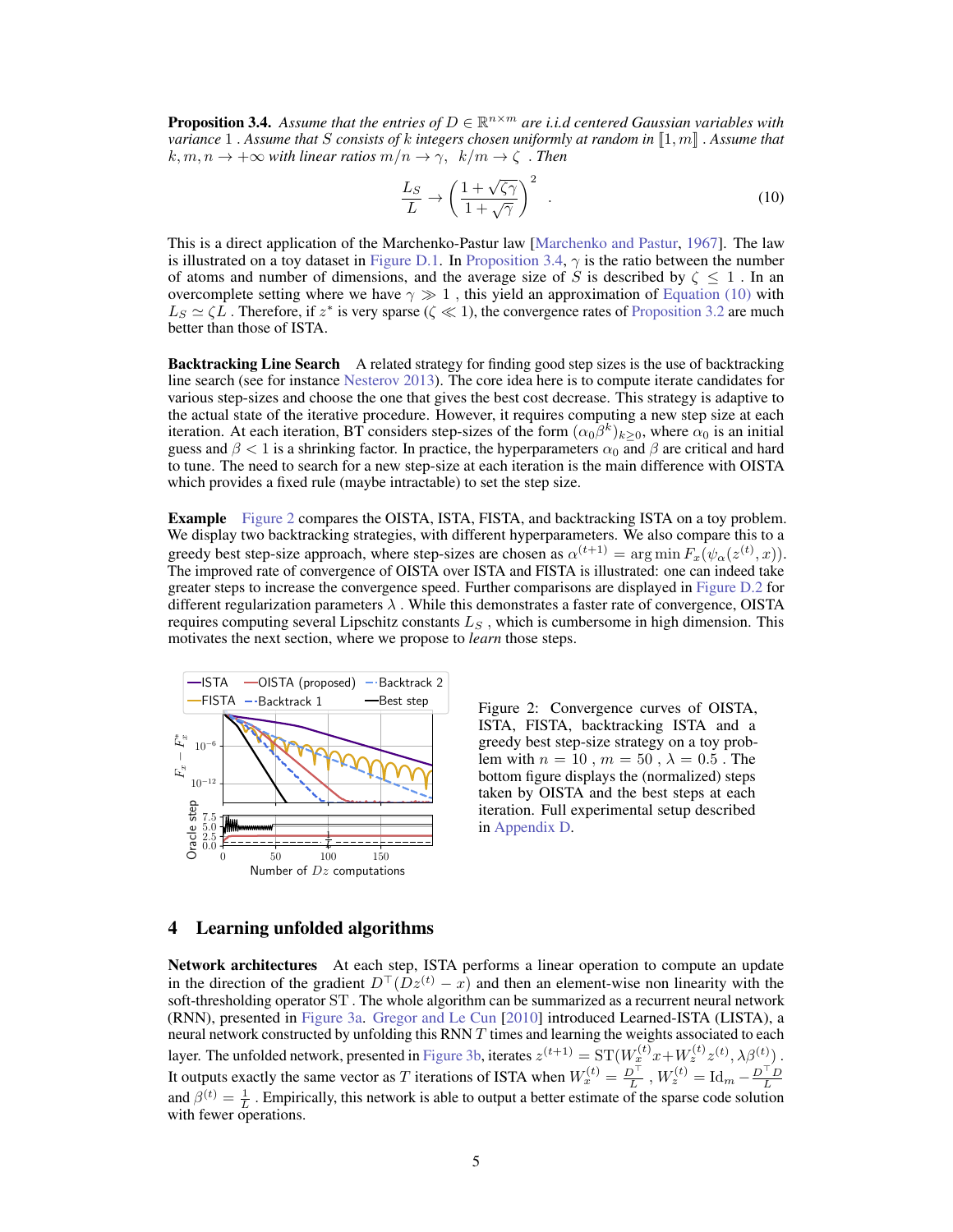<span id="page-5-0"></span>

(a) ISTA - Recurrent Neural Network

Figure 3: Network architecture for ISTA (*left*) and LISTA (*right*).

Due to the expression of the gradient, [Chen et al.](#page-8-6) [\[2018\]](#page-8-6) proposed to consider only a subclass of the previous networks, where the weights  $W_x$  and  $W_z$  are coupled via  $W_z = \text{Id}_m - W_x^\top D$ . This is the architecture we consider in the following. A layer of LISTA is a function  $\phi_{\theta} : \mathbb{R}^m \times \mathbb{R}^n \to \mathbb{R}^m$ parametrized by  $\theta = (W, \alpha, \beta) \in \mathbb{R}^{n \times m} \times \mathbb{R}_*^+ \times \mathbb{R}_*^+$  such that

<span id="page-5-3"></span>
$$
\phi_{\theta}(z,x) = \mathrm{ST}(z - \alpha W^{\top}(Dz - x), \beta \lambda) \tag{11}
$$

Given a set of T layer parameters  $\Theta^{(T)} = {\theta^{(t)}}_{t=0}^{T-1}$ , the LISTA network  $\Phi_{\Theta^{(T)}} : \mathbb{R}^n \to \mathbb{R}^m$  is  $\Phi_{\Theta}(x) = z^{(T)}(x)$  where  $z^{(t)}(x)$  is defined by recursion

$$
z^{(0)}(x) = 0, \text{ and } z^{(t+1)}(x) = \phi_{\theta^{(t)}}(z^{(t)}(x), x) \text{ for } t \in [0, T-1] .
$$
 (12)  

$$
W = D_{\theta} \alpha - \beta = \frac{1}{2} \text{ yields the same outputs as } T \text{ iterations of ISTA}
$$

Taking  $W = D$ ,  $\alpha = \beta = \frac{1}{L}$  yields the same outputs as T iterations of ISTA.

To alleviate the need to learn the large matrices  $W^{(t)}$ , [Liu et al.](#page-9-11) [\[2019\]](#page-9-11) proposed to use a shared analytic matrix  $W<sub>ALISTA</sub>$  for all layers. The matrix is computed in a preprocessing stage by

$$
W_{\text{ALISTA}} = \underset{W}{\text{arg min}} \, \|W^{\top}D\|_{F}^{2} \quad s.t. \quad \text{diag}(W^{\top}D) = \mathbf{1}_{m} \quad . \tag{13}
$$

Then, only the parameters  $(\alpha^{(t)}, \beta^{(t)})$  are learned. This effectively reduces the number of parameters from  $(nm + 2) \times T$  to  $2 \times T$ . However, we will see that ALISTA fails in our setup.

Step-LISTA With regards to the study on step sizes for ISTA in [Section 3,](#page-2-0) we propose to *learn* approximation of ISTA step sizes for the input distribution using the LISTA framework. The resulting network, dubbed Step-LISTA (SLISTA), has T parameters  $\Theta_{\text{SLISTA}} = {\alpha^{(t)}}_{t=0}^{T-1}$ , and follows the iterations:

$$
z^{(t+1)}(x) = \mathrm{ST}(z^{(t)}(x) - \alpha^{(t)}D^\top (Dz^{(t)}(x) - x), \alpha^{(t)}\lambda) \tag{14}
$$

This is equivalent to a coupling in the LISTA parameters: a LISTA layer  $\theta = (W, \alpha, \beta)$  corresponds to a SLISTA layer if and only if  $\frac{\alpha}{\beta}W = D$ . This network aims at learning good step sizes, like the ones used in OISTA, without the computational burden of computing Lipschitz constants. The number of parameters compared to the classical LISTA architecture  $Θ_{LISTA}$  is greatly diminished, making the network easier to train. Learning curves are shown in Figure D.3 in appendix.

[Figure 4](#page-6-1) displays the learned steps of a SLISTA network on a toy example. The network learns larger step-sizes as the sparsity (and as a result,  $1/L_S$ 's) increase. It is interesting to note that the learned step sizes tends to be larger than  $1/L_S$  but smaller than  $2/L_S$ . As step sizes in  $[0, 2/L_S]$  guarantee descent of the cost function, SLISTA learns step sizes that are adapted to solve the optimization problem. Still, steps larger than  $2/L<sub>S</sub>$  may be suitable depending on the geometry of the problem. For instance, in [Figure 2,](#page-4-2) the greedy best-steps, that lead to the greatest decrease of the cost function, are taken larger than  $2/L<sub>S</sub>$ .

**Training the network** We consider the framework where the network learns to solve the Lasso on  $B_{\infty}$  in an *unsupervised* way. Given a distribution p on  $B_{\infty}$ , the network is trained by solving

<span id="page-5-2"></span>
$$
\tilde{\Theta}^{(T)} \in \arg\min_{\Theta^{(T)}} \mathcal{L}(\Theta^{(T)}) \triangleq \mathbb{E}_{x \sim p} [F_x(\Phi_{\Theta^{(T)}}(x))] \tag{15}
$$

<span id="page-5-1"></span>Most of the literature on learned optimization train the network with a different *supervised* objective [\[Gregor and Le Cun,](#page-9-9) [2010,](#page-9-9) [Xin et al.,](#page-10-7) [2016,](#page-10-7) [Chen et al.,](#page-8-6) [2018,](#page-8-6) [Liu et al.,](#page-9-11) [2019\]](#page-9-11). Given a set of pairs  $(x^i, z^i)$ , the supervised approach tries to learn the parameters of the network such that  $\Phi_{\Theta}(x^i) \simeq z^i$ *e.g.* by minimizing  $\|\Phi_{\Theta}(\vec{x}^i) - z^i\|^2$ . This training procedure differs critically from ours. For instance, ISTA does not converge for the supervised problem in general while it does for the unsupervised one. As [Proposition 4.1](#page-5-1) shows, the unsupervised approach allows to *learn to minimize* the Lasso cost function  $F_x$ .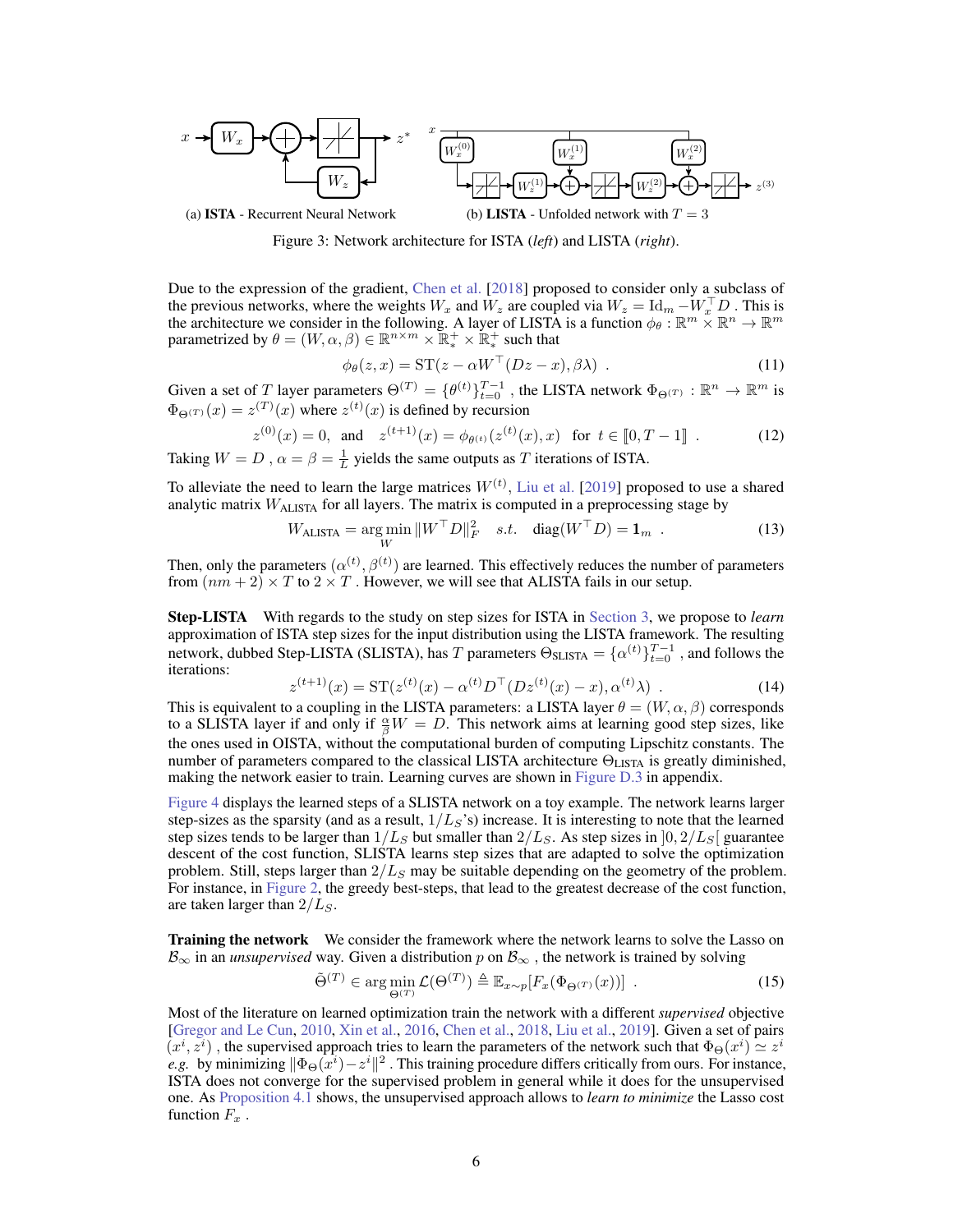<span id="page-6-1"></span>

Figure 4: Steps learned with a 20 layers SLISTA network on a  $10 \times 20$  problem. For each layer t and each training sample x, we compute the support  $S(x,t)$  of  $z^{(t)}(x)$ . The brown (resp.green) curves display the quantiles of the distribution of  $1/L_{S(x,t)}$  (resp.  $2/L_{S(x,t)}$ ) for each layer t. Learned steps are mostly in  $]0, 2/L<sub>S</sub>[$ , which guarantees the decrease of the surrogate cost function. Full experimental setup described in Appendix D.

**Proposition 4.1** (Pointwise convergence). Let  $\tilde{\Theta}^{(T)}$  found by solving Problem [\(15\)](#page-5-2). *For*  $x \in \mathcal{B}_{\infty}$  *such that*  $p(x) > 0$  ,  $\overline{F_x}(\Phi_{\tilde{\Theta}^{(T)}}(x)) \xrightarrow[T \to +\infty]{T^*} F_x^*$  almost everywhere.

*Sketch of proof (full proof in Subsection C.1).* Let  $\Theta_{\text{ISTA}}^{(T)}$  the parameters corresponding to ISTA. For all T, we have  $\mathbb{E}_{x \sim p}[\tilde{F}_x^*] \leq \mathbb{E}_{x \sim p}[F_x(\Phi_{\tilde{\Theta}(x)}(x))] \leq \mathbb{E}_{x \sim p}[F_x(\Phi_{\Theta_{\text{ISTA}}}^{\text{(T)}}(x))]$ . Because ISTA converges, the right hand term goes to  $\mathbb{E}_{x \sim p}[F_x^*]$ . Hence,  $\mathbb{E}_{x \sim p}[F_x(\Phi_{\tilde{\Theta}(x)}(x)) - F_x^*] \to 0$ . This implies almost sure convergence of  $F_x(\Phi_{\tilde{\Theta}^{(T)}}(x)) - F_x^*$  to 0 since it is non-negative.

Asymptotical weight coupling theorem In this paragraph, we show the main result of this paper: any LISTA network minimizing  $F_x$  on  $\mathcal{B}_{\infty}$  reduces to SLISTA in its deep layers [\(Theorem 4.4\)](#page-6-0). It relies on the following Lemmas.

<span id="page-6-2"></span>**Lemma 4.2** (Stability of solutions around  $D_j$ ). Let  $D \in \mathbb{R}^{n \times m}$  be a dictionary with non-duplicated  $u$ *nit-normed columns. Let*  $c \triangleq \max_{l \neq j} |D_l^\top D_j| < 1$  . *Then for all*  $j \in [\![1,m]\!]$  and  $\varepsilon \in \mathbb{R}^m$  such that  $\|\varepsilon\| < \lambda(1-c)$  and  $D_j^\top \varepsilon = 0$ , the vector  $(1-\lambda)e_j$  minimizes  $F_x$  for  $x = D_j + \varepsilon$ .

It can be proven by verifying the KKT conditions [\(3\)](#page-1-2) for  $(1 - \lambda)e_j$ , detailed in Subsection C.2.

<span id="page-6-3"></span>**Lemma 4.3** (Weight coupling). Let  $D \in \mathbb{R}^{n \times m}$  be a dictionary with non-duplicated unit-normed *columns. Let*  $\theta = (W, \alpha, \beta)$  *a set of parameters. Assume that all the couples*  $(z^*(x), x) \in \mathbb{R}^m \times \mathcal{B}_{\infty}$ such that  $z^*(x) \in \argmin F_x(z)$  *verify*  $\phi_\theta(z^*(x), x) = z^*(x)$ . Then,  $\frac{\dot{\alpha}}{\beta}W = D$ .

*Sketch of proof (full proof in Subsection C.3).* For  $j \in [1, m]$ , consider  $x = D_j + \varepsilon$ , with  $\varepsilon^{\top} D_j = 0$ . For  $||\varepsilon||$  small enough,  $x \in \mathcal{B}_{\infty}$  and  $\varepsilon$  verifies the hypothesis of [Lemma 4.2,](#page-6-2) therefore  $z^* = (1 - \lambda)e_j \in \arg \min F_x$ . Writing  $\phi_\theta(z^*, x) = z^*$  for the *j*-th coordinate yields  $\alpha W_j^\top (\lambda D_j + \varepsilon) = \lambda \beta$ . We can then verify that  $(\alpha W_j^\top - \beta D_j^\top)(\lambda D_j + \varepsilon) = 0$ . This stands for any  $\varepsilon$  orthogonal to  $D_j$  and of norm small enough. Simple linear algebra shows that this implies  $\alpha W_j - \beta D_j = 0$ . П

[Lemma 4.3](#page-6-3) states that the Lasso solutions are fixed points of a LISTA layer only if this layer corresponds to a step size for ISTA. The following theorem extends the lemma by continuity, and shows that the deep layers of any converging LISTA network must tend toward a SLISTA layer.

<span id="page-6-0"></span>**Theorem 4.4.** *Let*  $D \in \mathbb{R}^{n \times m}$  *be a dictionary with non-duplicated unit-normed columns. Let*  $\Theta^{(T)} = \{\theta^{(t)}\}_{t=0}^{T}$  be the parameters of a sequence of LISTA networks such that the transfer function *of the layer t is*  $z^{(t+1)} = \phi_{\theta^{(t)}}(z^{(t)}, x)$  . Assume that

- *(i) the sequence of parameters converges* i.e.  $\theta^{(t)} \longrightarrow_{t \to \infty} \theta^* = (W^*, \alpha^*, \beta^*)$ ,
- (*ii*) the output of the network converges toward a solution  $z^*(x)$  of the Lasso [\(1\)](#page-0-0) *uniformly over the equiregularization set*  $\mathcal{B}_{\infty}$ , i.e.  $\sup_{x \in \mathcal{B}_{\infty}} \|\Phi_{\Theta^{(T)}}(x) - z^*(x)\| \xrightarrow[T \to \infty]{} 0$ .

*Then*  $\frac{\alpha^*}{\beta^*}W^* = D$ .

*Sketch of proof (full proof in Subsection C.4).* Let  $\varepsilon > 0$ , and  $x \in \mathcal{B}_{\infty}$ . Using the triangular inequality, we have

$$
\|\phi_{\theta^*}(z^*,x)-z^*\| \leq \|\phi_{\theta^*}(z^*,x)-\phi_{\theta^{(t)}}(z^{(t)},x)\| + \|\phi_{\theta^{(t)}}(z^{(t)},x)-z^*\| \qquad (16)
$$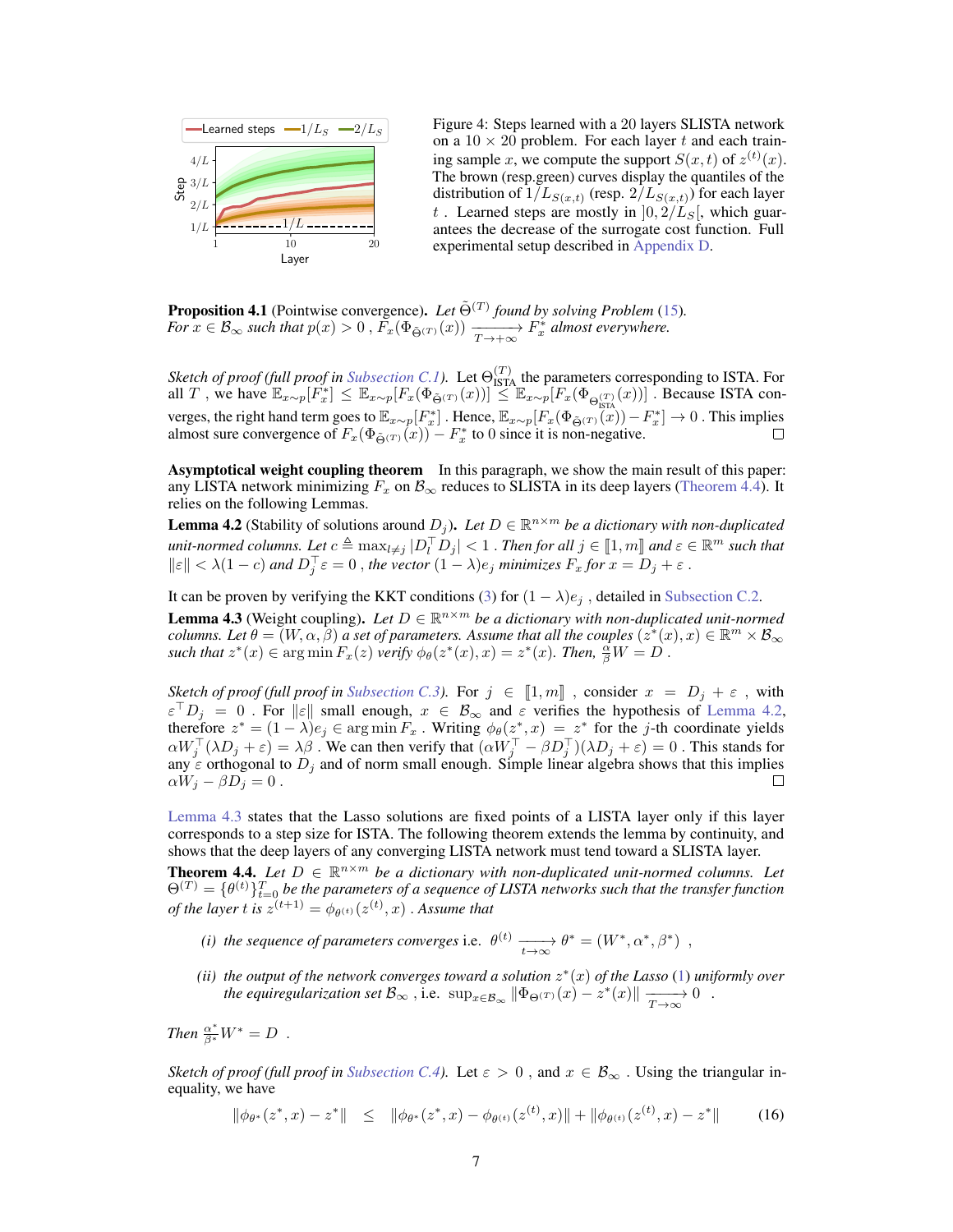Since the  $z^{(t)}$  and  $\theta^{(t)}$  converge, they are valued over a compact set K. The function  $f : (z, x, \theta) \mapsto$  $\phi_{\theta}(z, x)$  is continuous, piecewise-linear. It is therefore Lipschitz on K. Hence, we have  $\|\phi_{\theta^*}(z^*, x) \|\phi_{\theta^{(t)}}(z^{(t)},x)\| \leq \varepsilon$  for t large enough. Since  $\phi_{\theta^{(t)}}(z^{(t)},x) = z^{(t+1)}$  and  $z^{(t)} \to z^*$ ,  $\|\phi_{\theta^{(t)}}(z^{(t)},x) - z^*\| \leq \varepsilon$  for t large enough. Finally,  $\phi_{\theta^*}(z^*,x) = z^*$ . [Lemma 4.3](#page-6-3) allows to conclude.

[Theorem 4.4](#page-6-0) means that the deep layers of any LISTA network that converges to solutions of the Lasso correspond to SLISTA iterations:  $W^{(t)}$  aligns with D, and  $\alpha^{(t)}$ ,  $\beta^{(t)}$  get coupled. This is illustrated in [Figure 5,](#page-7-1) where a 40-layers LISTA network is trained on a  $10 \times 20$  problem with  $\lambda = 0.1$  . As predicted by the theorem,  $\frac{\alpha^{(t)}}{\beta^{(t)}} W^{(t)} \to D$  : the last layers only learn a step size. This is consistent with the observation of [Moreau and Bruna](#page-9-15) [\[2017\]](#page-9-15) which shows that the deep layers of LISTA stay close to ISTA. Further, [Theorem 4.4](#page-6-0) also shows that it is hopeless to optimize the unsupervised objective [\(15\)](#page-5-2) with  $W_{\text{ALISTA}}$  [\(13\)](#page-5-3), since this matrix is not aligned with D.

<span id="page-7-1"></span>

Figure 5: Illustration of [Theorem 4.4:](#page-6-0) for deep layers of LISTA, we have  $\alpha^{(t)}W^{(t)}/\beta^{(t)} \rightarrow D$ , indicating that the network ultimately only learns a step size. Full experimental setup described in Appendix D.

# <span id="page-7-0"></span>5 Numerical Experiments

This section provides numerical arguments to compare SLISTA to LISTA and ISTA. All the experiments were run using Python [\[Python Software Foundation,](#page-9-16) [2017\]](#page-9-16) and pytorch [\[Paszke et al.,](#page-9-17) [2017\]](#page-9-17). The code to reproduce the figures is available online<sup>[2](#page-7-2)</sup>.

Network comparisons We compare the proposed approach SLISTA to state-of-the-art learned methods LISTA [\[Chen et al.,](#page-8-6) [2018\]](#page-8-6) and ALISTA [\[Liu et al.,](#page-9-11) [2019\]](#page-9-11) on synthetic and semi-real cases.

In the synthetic case, a dictionary  $D \in \mathbb{R}^{n \times m}$  of Gaussian i.i.d. entries is generated. Each column is then normalized to unit norm. A set of Gaussian i.i.d. samples  $(\tilde{x}^i)_{i=1}^N \in \mathbb{R}^n$  is drawn. The input samples are obtained as  $x^i = \tilde{x}^i / \|D^\top \tilde{x}^i\|_{\infty} \in \mathcal{B}_{\infty}$ , so that for all  $i, x^i \in \mathcal{B}_{\infty}$ . We set  $m = 256$ and  $n = 64$ .

For the semi-real case, we used the digits dataset from scikit-learn [\[Pedregosa et al.,](#page-9-18) [2011\]](#page-9-18) which consists of  $8 \times 8$  images of handwritten digits from 0 to 9. We sample  $m = 256$  samples at random from this dataset and normalize it do generate our dictionary  $D$ . Compared to the simulated Gaussian dictionary, this dictionary has a much richer correlation structure, which is known to imper the performances of learned algorithms [\[Moreau and Bruna,](#page-9-15) [2017\]](#page-9-15). The input distribution also consists from images from the digits dataset, normalized to lie in  $\mathcal{B}_{\infty}$ .

The networks are trained by minimizing the empirical loss  $\mathcal{L}(15)$  $\mathcal{L}(15)$  on a training set of size  $N_{\text{train}} =$ 10, 000 and we report the loss on a test set of size  $N_{\text{test}} = 10,000$ . Further details on training are in Appendix D.

[Figure 6](#page-8-7) shows the test curves for different levels of regularization  $\lambda = 0.1$  and 0.8. SLISTA performs best for high  $\lambda$ , even for challenging semi-real dictionary D. In a low regularization setting, LISTA performs best as SLISTA cannot learn much larger steps due to the low sparsity of the solution. In this unsupervised setting, ALISTA does not converge in accordance with [Theorem 4.4.](#page-6-0)

# 6 Conclusion

We showed that using larger step sizes is an efficient strategy to accelerate ISTA for sparse solution of the Lasso. In order to make this approach practical, we proposed SLISTA, a neural network

<span id="page-7-2"></span><sup>2</sup> The code can be found at <https://github.com/tomMoral/adopty>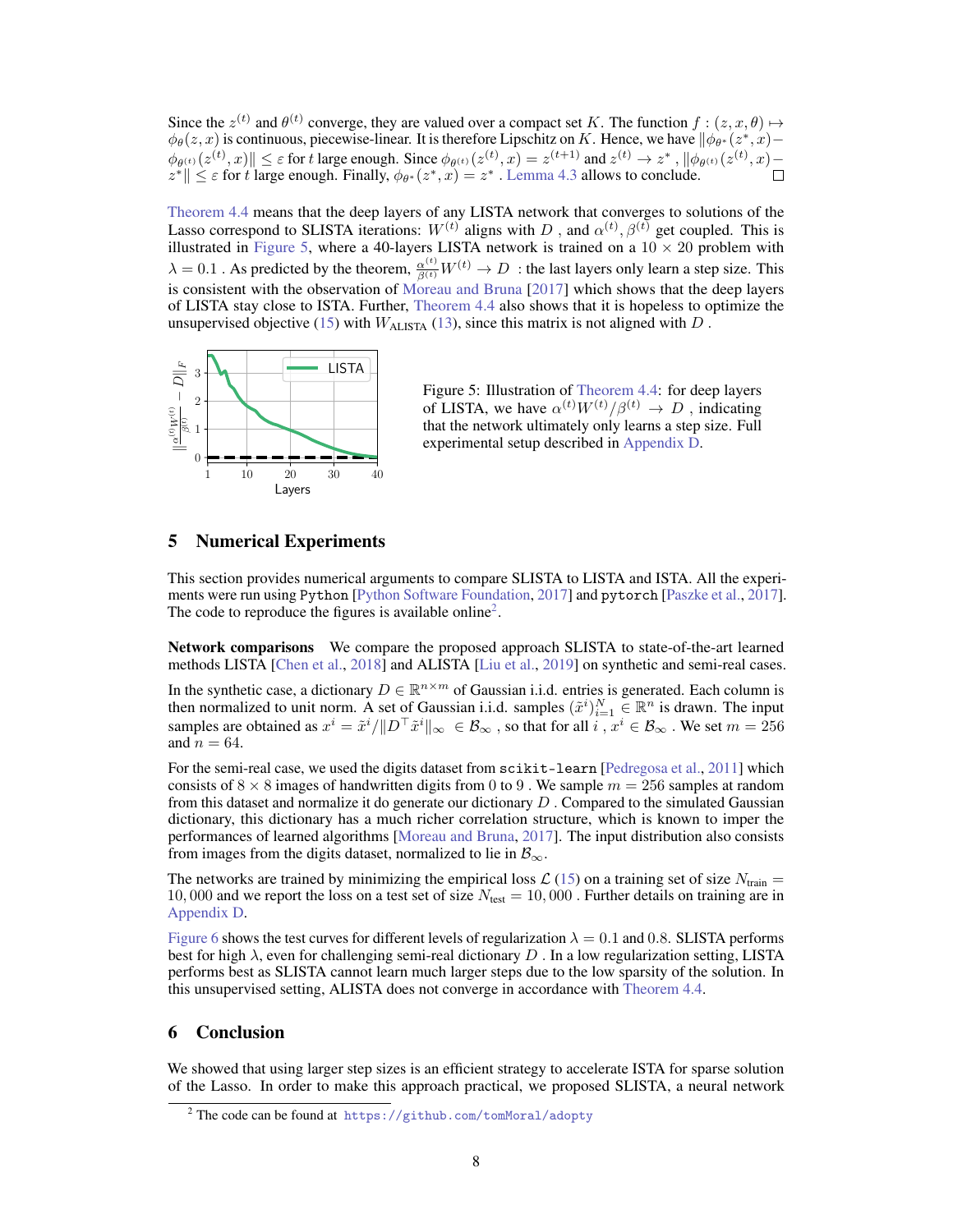<span id="page-8-7"></span>

Figure 6: Test loss of ISTA, ALISTA, LISTA and SLISTA on simulated and semi-real data for different regularization parameters.

architecture which learns such step sizes. [Theorem 4.4](#page-6-0) shows that the deepest layers of any converging LISTA architecture must converge to a SLISTA layer. Numerical experiments show that SLISTA outperforms LISTA in a high sparsity setting. An major benefit of our approach is that it preserves the dictionary. We plan on leveraging this property to apply SLISTA in convolutional or wavelet cases, where the structure of the dictionary allows for fast multiplications.

#### Acknowledgements

We would like to thank the anonymous reviewers for their insightful comments which have improved the quality of the paper. This project has received funding from the European Research Council (ERC) under the European Union's Horizon 2020 research and innovation program (Grant agreement No. 676943)

#### References

- Jonas Adler, Axel Ringh, Ozan Öktem, and Johan Karlsson. Learning to solve inverse problems using Wasserstein loss. *preprint ArXiv*, 1710.10898, 2017.
- <span id="page-8-5"></span>Amir Beck and Marc Teboulle. A fast iterative shrinkage-thresholding algorithm for linear inverse problems. *SIAM journal on imaging sciences*, 2(1):183–202, 2009.
- Mark Borgerding, Philip Schniter, and Sundeep Rangan. AMP-inspired deep networks for sparse linear inverse problems. *IEEE Transactions on Signal Processing*, 65(16):4293–4308, 2017.
- <span id="page-8-6"></span>Xiaohan Chen, Jialin Liu, Zhangyang Wang, and Wotao Yin. Theoretical linear convergence of unfolded ISTA and its practical weights and thresholds. In *Advances in Neural Information Processing Systems (NIPS)*, pages 9061–9071, 2018.
- <span id="page-8-2"></span>Patrick L Combettes and Heinz H. Bauschke. *Convex Analysis and Monotone Operator Theory in Hilbert Spaces*. Springer, 2011. ISBN 9788578110796. doi: 10.1017/CBO9781107415324.004.
- <span id="page-8-3"></span>Ingrid Daubechies, Michel Defrise, and Christine De Mol. An iterative thresholding algorithm for linear inverse problems with a sparsity constraint. *Communications on Pure and Applied Mathematics*, 57(11):1413–1457, 2004.
- <span id="page-8-1"></span>Bradley Efron, Trevor Hastie, Iain Johnstone, and Robert Tibshirani. Least angle regression. *Ann. Statist.*, 32(2):407–499, 2004.
- <span id="page-8-4"></span>Laurent El Ghaoui, Vivian Viallon, and Tarek Rabbani. Safe feature elimination in sparse supervised learning. *J. Pacific Optim.*, 8(4):667–698, 2012.
- <span id="page-8-0"></span>Jerome Friedman, Trevor Hastie, Holger Höfling, and Robert Tibshirani. Pathwise coordinate optimization. *The Annals of Applied Statistics*, 1(2):302–332, 2007.
- Raja Giryes, Yonina C. Eldar, Alex M. Bronstein, and Guillermo Sapiro. Tradeoffs between convergence speed and reconstruction accuracy in inverse problems. *IEEE Transaction on Signal Processing*, 66(7):1676–1690, 2018.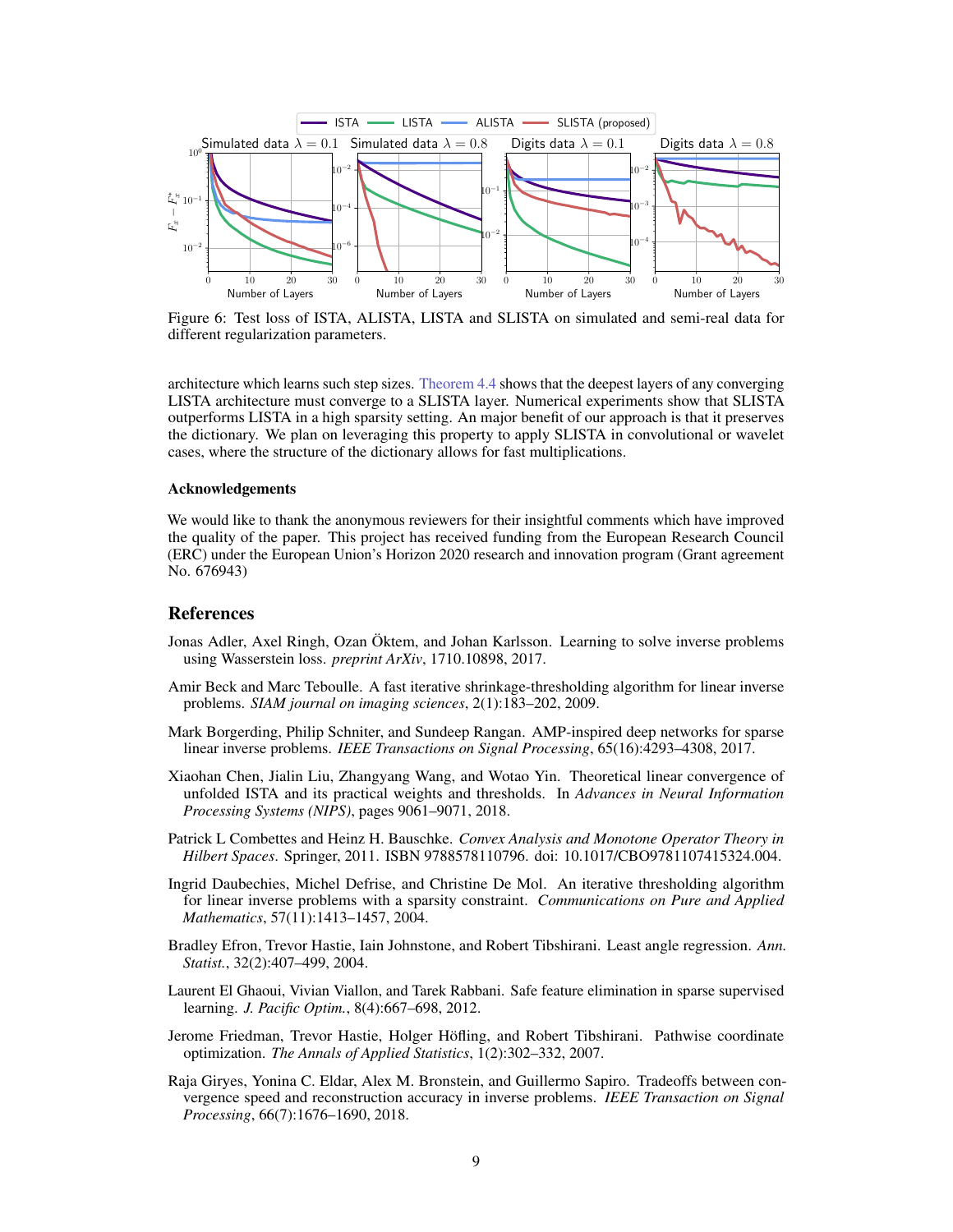- <span id="page-9-9"></span>Karol Gregor and Yann Le Cun. Learning Fast Approximations of Sparse Coding. In *International Conference on Machine Learning (ICML)*, pages 399–406, 2010.
- <span id="page-9-12"></span>Elaine Hale, Wotao Yin, and Yin Zhang. Fixed-point continuation for  $\ell_1$ -minimization: Methodology and convergence. *SIAM J. Optim.*, 19(3):1107–1130, 2008.
- <span id="page-9-1"></span>Trevor Hastie, Robert Tibshirani, and Martin Wainwright. *Statistical Learning with Sparsity: The Lasso and Generalizations*. CRC Press, 2015.
- John R. Hershey, Jonathan Le Roux, and Felix Weninger. Deep unfolding: Model-based inspiration of novel deep architectures. *preprint ArXiv*, 1409.2574, 2014.
- <span id="page-9-10"></span>Daisuke Ito, Satoshi Takabe, and Tadashi Wadayama. Trainable ISTA for sparse signal recovery. In *IEEE International Conference on Communications Workshops*, pages 1–6, 2018.
- <span id="page-9-5"></span>Tyler Johnson and Carlos Guestrin. Blitz: A principled meta-algorithm for scaling sparse optimization. In *International Conference on Machine Learning (ICML)*, pages 1171–1179, 2015.
- <span id="page-9-3"></span>Jingwei Liang, Jalal Fadili, and Gabriel Peyré. Local linear convergence of forward–backward under partial smoothness. In *Advances in Neural Information Processing Systems*, pages 1970–1978, 2014.
- <span id="page-9-11"></span>Jialin Liu, Xiaohan Chen, Zhangyang Wang, and Wotao Yin. ALISTA: Analytic weights are as good as learned weigths in LISTA. In *International Conference on Learning Representation (ICLR)*, 2019.
- <span id="page-9-13"></span>Vladimir A Marchenko and Leonid Andreevich Pastur. Distribution of eigenvalues for some sets of random matrices. *Mathematics of the USSR-Sbornik*, 1(4):457, 1967.
- <span id="page-9-6"></span>Mathurin Massias, Alexandre Gramfort, and Joseph Salmon. Celer: a Fast Solver for the Lasso with Dual Extrapolation. In *International Conference on Machine Learning (ICML)*, 2018.
- <span id="page-9-15"></span>Thomas Moreau and Joan Bruna. Understanding neural sparse coding with matrix factorization. In *International Conference on Learning Representation (ICLR)*, 2017.
- <span id="page-9-4"></span>Eugene Ndiaye, Olivier Fercoq, Alexandre Gramfort, and Joseph Salmon. Gap safe screening rules for sparsity enforcing penalties. *J. Mach. Learn. Res.*, 18(128):1–33, 2017.
- <span id="page-9-0"></span>J. A. Nelder and R. W. M. Wedderburn. Generalized Linear Models. *Journal of the Royal Statistical Society. Series A (General)*, 135(3):370, 1972. ISSN 00359238. doi: 10.2307/2344614.
- <span id="page-9-2"></span>Yurii Nesterov. A method for solving a convex programming problem with rate of convergence  $O(1/k^2)$ . *Soviet Math. Doklady*, 269(3):543–547, 1983.
- <span id="page-9-14"></span>Yurii Nesterov. Gradient methods for minimizing composite functions. *Mathematical Programming*, 140(1):125–161, 2013.
- <span id="page-9-8"></span>Bruno A. Olshausen and David J Field. Sparse coding with an incomplete basis set: a strategy employed by V1, 1997.
- <span id="page-9-17"></span>Adam Paszke, Sam Gross, Soumith Chintala, Gregory Chanan, Edward Yang, Zachary DeVito, Zeming Lin, Alban Desmaison, Luca Antiga, and Adam Lerer. Automatic differentiation in PyTorch. In *NIPS Autodiff Workshop*, 2017.
- <span id="page-9-18"></span>F. Pedregosa, G. Varoquaux, A. Gramfort, V. Michel, B. Thirion, O. Grisel, M. Blondel, P. Prettenhofer, R. Weiss, V. Dubourg, J. Vanderplas, A. Passos, D. Cournapeau, M. Brucher, M. Perrot, and E. Duchesnay. Scikit-learn: Machine learning in Python. *Journal of Machine Learning Research*, 12:2825–2830, 2011.
- <span id="page-9-7"></span>Clarice Poon, Jingwei Liang, and Carola-Bibiane Schönlieb. Local convergence properties of SAGA and prox-SVRG and acceleration. In *International Conference on Machine Learning (ICML)*, 2018.

<span id="page-9-16"></span>Python Software Foundation. Python Language Reference, version 3.6. *http://python.org/*, 2017.